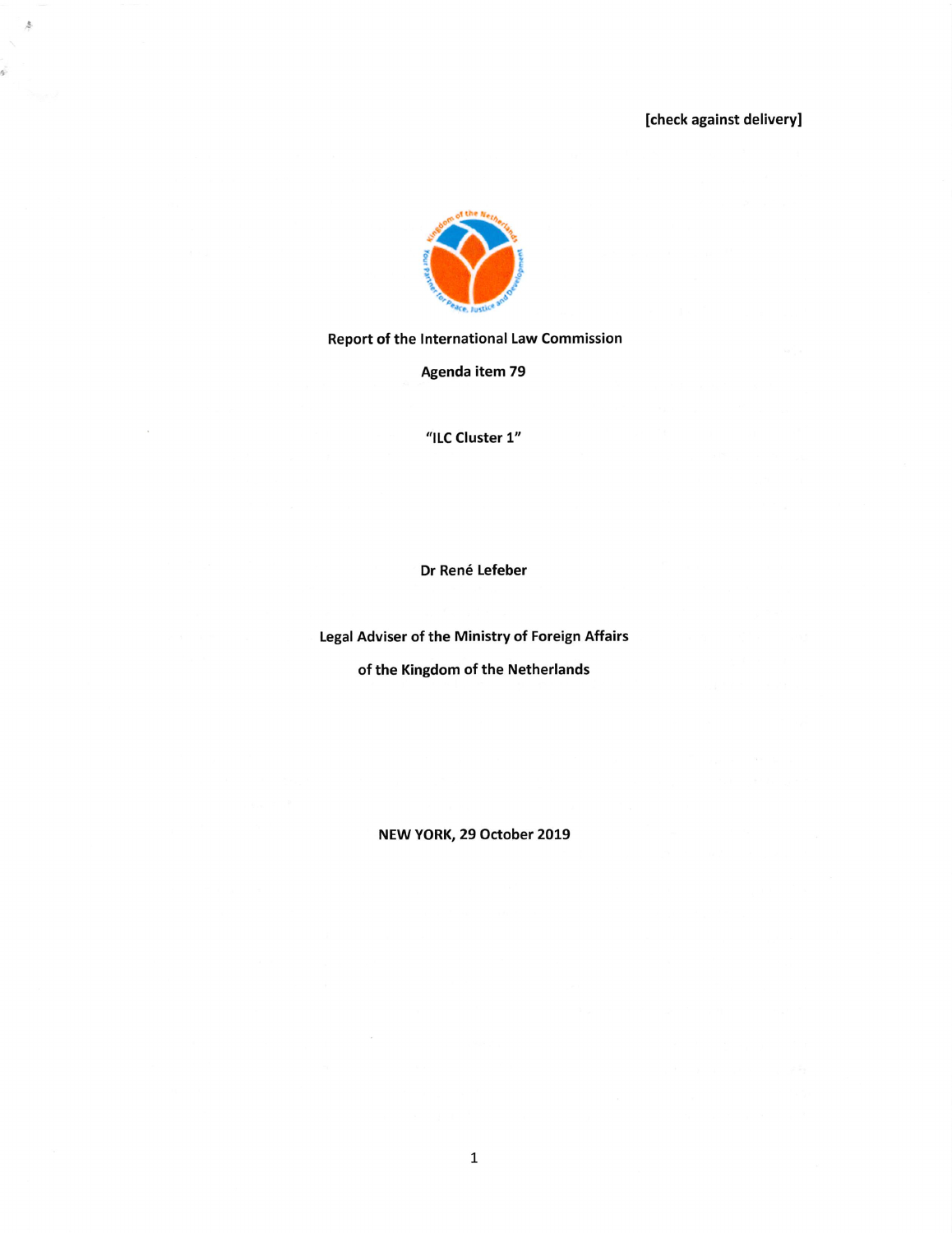## Chair,

The Kingdom of the Netheriands wouid iike to express its continuing appreciation of the work of the Internationai Law Commission and its contribution to the codification of international law as well as its progressive development. The Netheriands also wishes to thank all the members of the Commission for their contribution to the work of the Commission this year. The Netherlands also congratulates the Commission, and its chair for the report to the Sixth Committee. This report provides a good basis for the discussions to be held in this Committee.

# Chapters: I, II, III, IV - Crimes Against Humanity

## Chair,

The Netheriands welcomes the ILC Draft Articles on Crimes Against Humanity and strongly supports the recommendation of the Commission for the elaboration of a convention by an international conference of plenipotentiaries on the basis of the draft articles. We associate ourselves with the statement on the draft articles by the EU which is reflective of our support and the longstanding commitment of the European Union as well as of its Member States to the fight against impunity for the most serious crimes of concern to the internationai community as a whole.

As one of the initiators of the initiative for an international convention on internationai cooperation in the investigation and prosecution of the crime of genocide, crimes against humanity and war crimes a.k.a. the MLA-initiative - now supported by 69 States - please allow me to also address the question regarding the relationship between a future convention on crimes against humanity and the MLA-initiative. Let me note that although there are convergent qualities between the MLAinitiative and the ILC Draft Articles, there are also relevant differences.

#### Relevant differences between both initiatives include:

• Scope of application ratione materiae: the MLA initiative seeks to offer a mutual legal assistance and extradition framework for ail three groups of the most serious crimes under internationai law. The most recent draft includes a mechanism that allows for the optional broadening of the scope to other international crimes, such as torture and enforced disappearances. The ILC Draft Articles focus exclusively on crimes against humanity;

• Differences in approach: the ILC Draft Articles have a holistic approach and aim to deal with a wide range of rules and concepts, ranging from MLA and extradition to prevention, state responsibility and reparations for crimes against humanity. The MLA initiative, on the other hand, is aimed at creating a modern framework for mutual legal assistance and extradition. The scope of the provisions on mutual legal assistance and extradition as covered by the MLA initiative is likely to be wider and more extensive than the procedural provisions of the ILC's Draft Articles;

Other differences concern the framework and likely timeline for negotiations for both instruments. Based on their respective qualities and characteristics, I wouid like to stress that the two initiatives are mutually supportive as they work towards the same goal: both seek to fill a gap in the legal framework that underpins the fight against impunity for the worst international crimes. While

 $\overline{2}$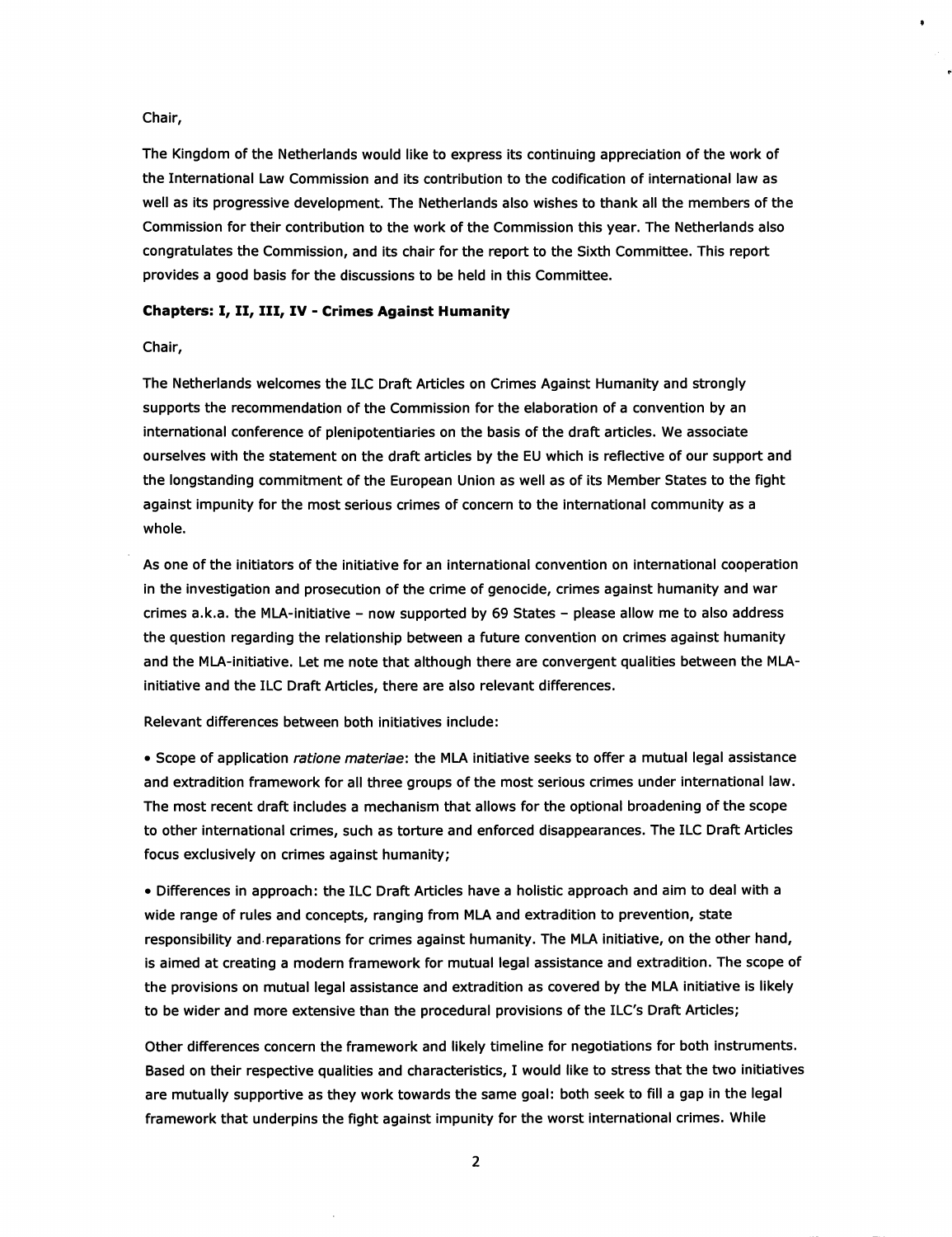doing so, both initiatives proceed along different trajectories and with different scopes. Both frameworks can therefore be seen as complementary, and can co-exist and continue to develop side by side.

We look forward to discussing these and other questions at the side-event which is organized directly after this morning's session, starting at 1:15pm in Conference Room 12.

### Chapter V - Peremptory norms of general international law (jus cogens)

The Netherlands wishes to extend its congratulations to the Commission and to the Special Rapporteur for the work on this topic. My Government notes that the Commission has adopted the draft conclusions on peremptory norms of general international law (jus cogens) on first reading. While the Netherlands would recognise the added value of the consideration of this topic by the Commission, my Government notes with regret that our concerns expressed in previous years have not convinced the Commission to make corresponding changes to its conclusions or, at least, to explain why our concerns were not convincing.

In regard to the inclusion of a list of norms of jus cogens, the Special Rapporteur, in his Fourth Report, makes reference to a remark by the Netherlands, in regard of the Special Rapporteur's Third Report, as containing a proposal for the inclusion of a list norms of jus cogens.<sup>1</sup> The Netherlands believes, however, that the proposal referred to has been misunderstood by the Special Rapporteur. During the debate last year, my Government considered, in accordance with its position in previous years, that the inclusion of a list of norms having the status of jus cogens was not desirable. My Government furthermore stated that in case the inclusion of a list of norms of just cogens was nevertheless deemed necessary, reference could be made to the Commentaries to Articles 26 and 40 of the Articles on the Responsibility of States for Internationally Wrongful Acts. These Commentaries include tentative and non-limitative lists of peremptory norms. With this remark, my Government did not mean that the examples mentioned by the ILC in its Commentaries to Articles 26 and 40 could be used as a basis for a list, but that a list of jus cogens norms could be replaced by a mere reference to the ILC's Commentaries to Articles 26 and 40 of the Articles on the Responsibility of States for Internationally Wrongful Acts.

The Netherlands remains of the view that the inclusion of a list of peremptory norms is not desirable. In this regard, it reiterates its position that the authoritative nature of a list, illustrative or otherwise, composed by the Commission would in all likelihood prevent the emergence of State practice and opinio juris in support of other norms.

 $1$  Para. 54. "While this last reason for not having an illustrative list is compelling, the Special Rapporteur is of the view that that it would be a missed opportunity if the Commission did not provide "something", in this respect, inspiration may be taken from the encouragement of Brazil that a creative way be found to balance the two competing interests, i.e., the value of the illustrative list on the one hand and the fundamentally methodological nature of the current topic on the other. The Special Rapporteur found the alternative proposal of the Netherlands particularly helpful in this regard. While not supporting an illustrative list, the Netherlands did make the following observation:

<sup>&#</sup>x27;if the inclusion of a list was nevertheless considered necessary, a reference should be made to the commentaries to articles 26 and 40 of the articles on responsibility of States for internationally wrongful acts, which included tentative and non-limitative lists of jus cogens norms'".